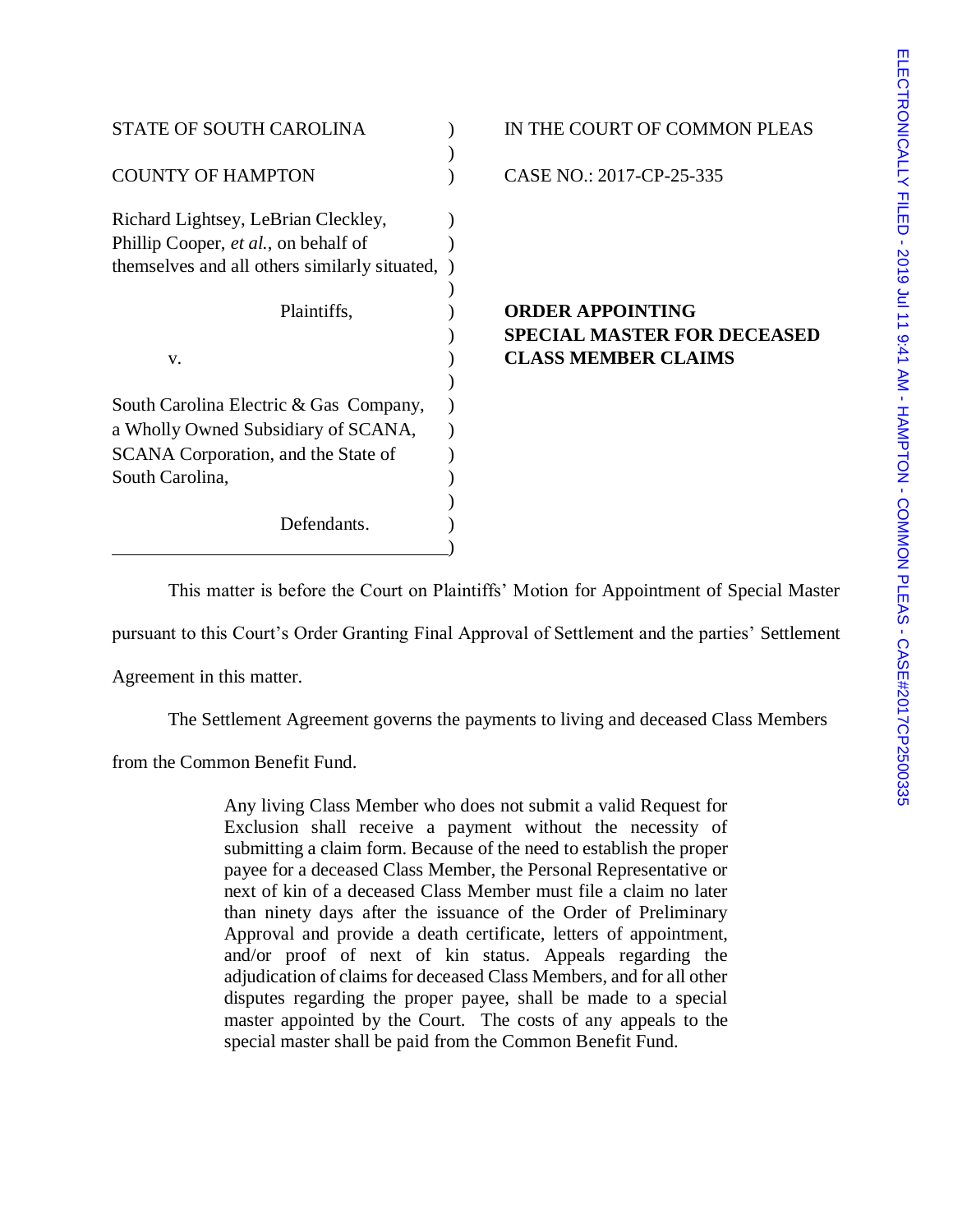Settlement Agreement at ¶ 30. A Deceased Class Member Claim Form is attached to the Settlement Agreement as Exhibit F and was made available to Class Members. The Claims Administrator received 1,659 Deceased Class Member Claim Forms by the April 5, 2019 submission deadline and 68 after the deadline, for a total of 1,727 deceased Class Member claims as of June 14, 2019. In addition to the late submitted claims, some of the timely submitted claims will be rejected by the Claims Administrator for failure to comply with the submission requirements. Accordingly, a special master will be needed to resolve appeals regarding the adjudication of claims for deceased Class Members and for all other disputes regarding the proper payee on such claims.

This Court has the inherent power to appoint a competent neutral to resolve disputes regarding deceased Class Member claims and finds such an appointment to be warranted here. Accordingly, David L. Michel is hereby appointed to resolve appeals regarding the adjudication of deceased Class Members claims and all other disputes regarding the proper payee on such claims. This appointment is not made pursuant to Rule 53, SCRCP.

Mr. Michel shall work with Class Counsel and the Claims Administrator to establish an appeals process, and the Claims Administrator shall notify anyone whose deceased Class Member claim is rejected of the appeals process. All determinations made by Mr. Michel will be binding, and no subsequent review will be allowed.

Mr. Michel shall be deemed an officer of the Court, and as such shall be entitled to judicial and/or quasi-judicial immunity from liability for his actions as special master.

Mr. Michel is entitled to a fee for his work at a \$225.00 hourly rate plus any related expenses incurred. These fees and expenses shall be paid from the Common Benefit Fund.

2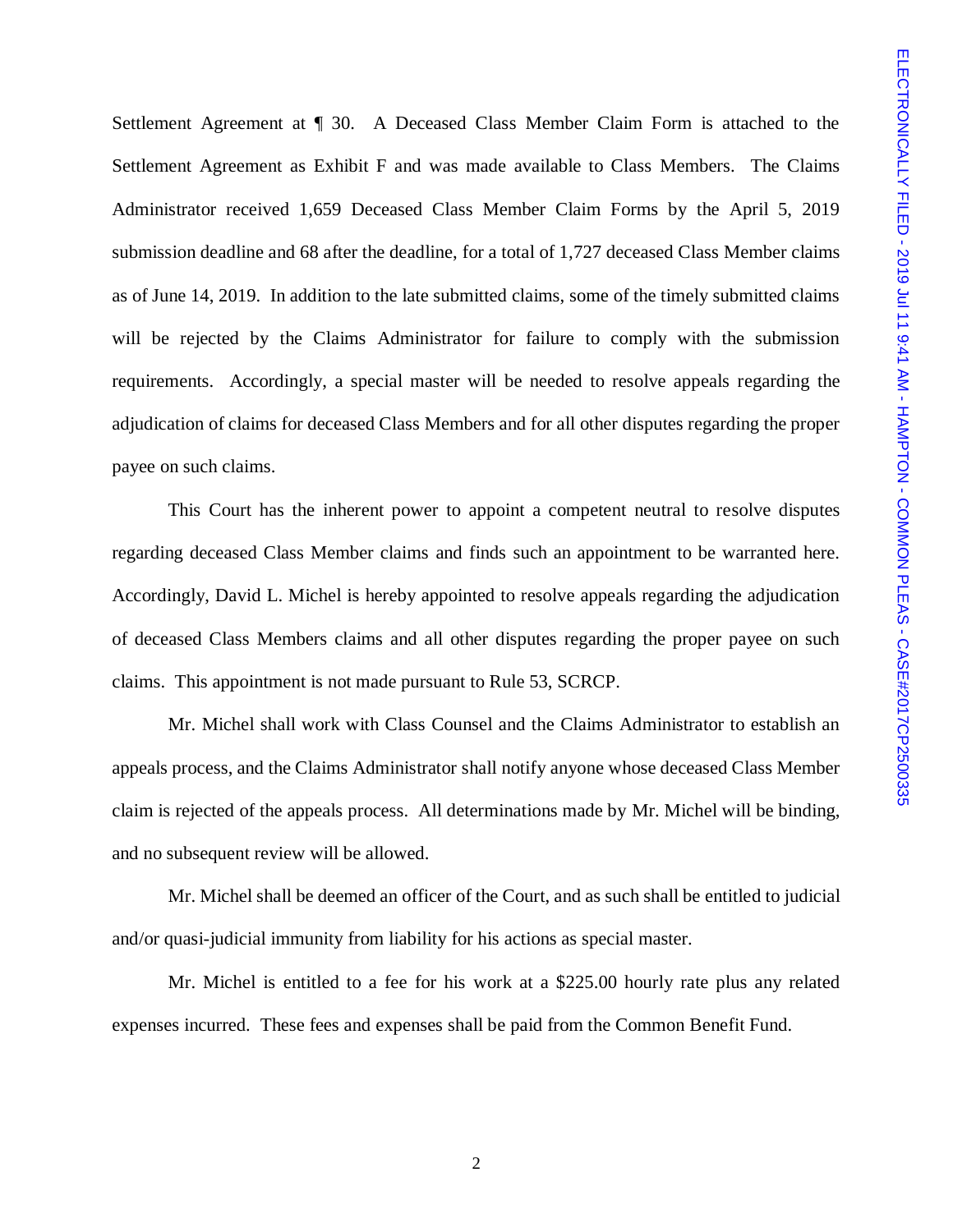## **AND IT IS SO ORDERED.**

HONORABLE JOHN C. HAYES, III PRESIDING JUDGE

 $\frac{1}{2019}$ Rock Hill, South Carolina